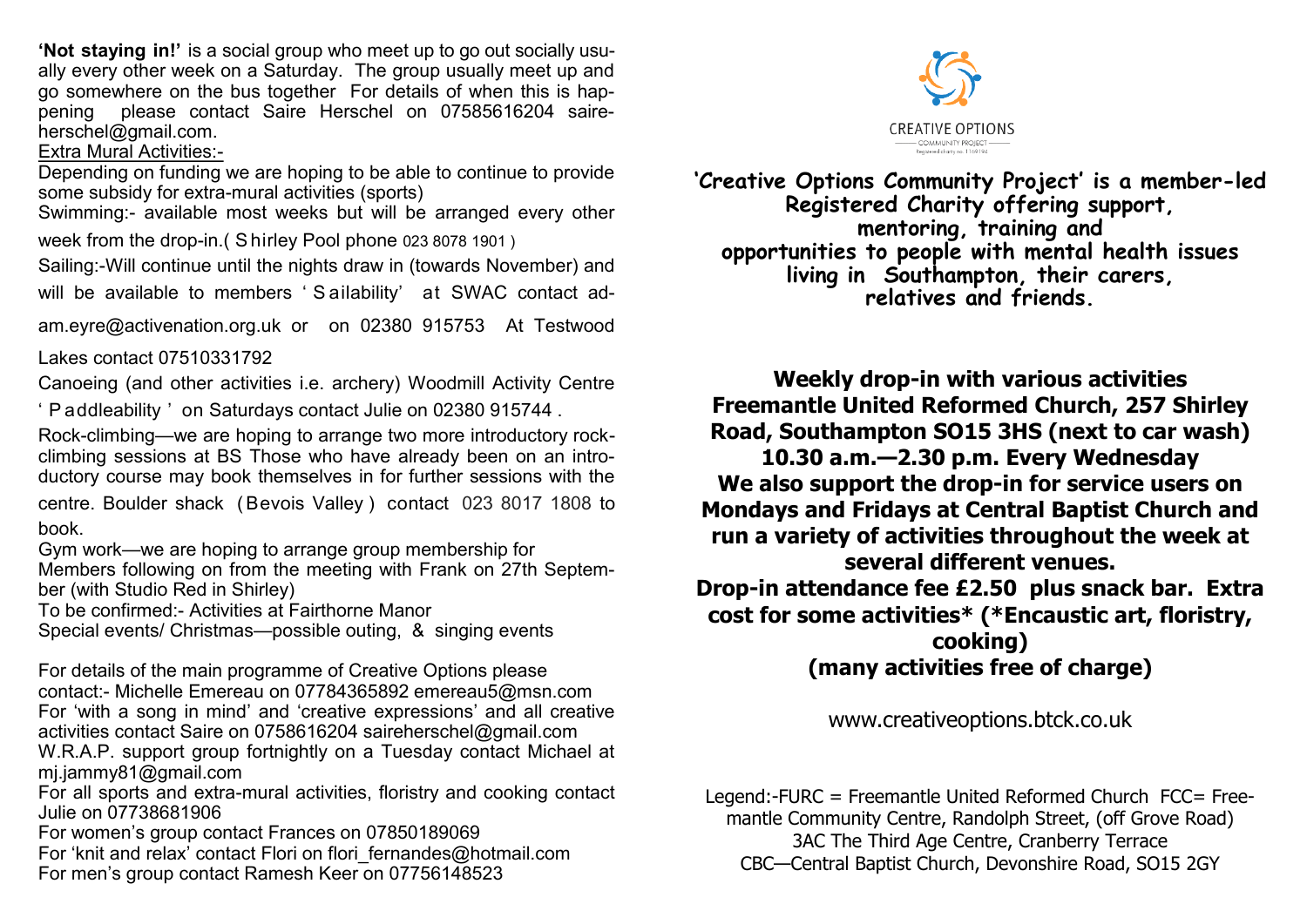Monday 'welcome back '! 8th January 2.30 p.m. 'with a song in mind ' with Saire at the Third Age Centre, Cranberry Terrace (free of charge ) refreshments available. Tuesday 9th January walk with the NHS 10 a.m. 1-3 p.m. optional art club at Shirley Warren. 4 p.m. mind, body and soul Church Street-free session of exercise and mindfulness. 8 p.m. Aqua fit at Shirley Pool.

Wednesday 10th January drop-in recommences at Freemantle United Reformed Church 10.30 a.m. — 2.30 p.m. Format:- 10.30 a.m. - 11;00 a.m. meet and greet 11.00 a.m-11.30 a.m. quiz with prizes. 11.30 a.m. notices. 11.30 a.m. - 12.30 p.m. 1st Wednesday in month Member 's forum or committee meeting nominations for agm please. 12.30 p.m. ' creative ' options - Encaustic Art with Karen Or paper-crafts with Saire. ' a ctive ' option—walk with Ron ( earlier on ) plus badminton at St. Mary 's Sports Hall with Julie. 'social ' option—table games or choose own activity. 1.30 p.m.—2.30 p.m.— Support Group in the parlour. Or 1.30 p.m.—main hall - table games or choose own activity. Friday 12th January Men 's Social group 10.30 a.m.—12.30 p.m. £1.50 at CBC followed by lunch available with Bal from 12.30 p.m. £2.00-£2.50 and £1.00 for a pudding. 2 p.m. Meal cookery with Julie £6.00 per person for two portions to take away ( £ 3.00 non-returnable deposit-please book) 2.pm. ' Creative Expressions ' art club with Saire at CBC (free of charge ) . Saturday 13th January ' Not staying in! ' social group see Saire Herschel for details.Monday 15th January 2.30 p.m. ' with a song in mind ' with Saire at the 3AC Cranberry Terrace foc refreshments available.

£1.50

Friday 8th December 10.30 a.m.—12.30 p.m. Men's social group at CBC £1.50 2.p.m. 'creative expressions' with Saire (foc) Monday 11th December Camera Club meet at FCC 11.30 a.m. sharp (foc unless going out on a field trip on the minibus) 2 p.m. 'with a song in mind' with Saire at 3AC (foc) Tuesday 12th December walk on common organised by NHS 2 p.m. W.R.A.P. support group at CBC £1.50 (last one this term) Wednesday 13th December drop-in 10.30 a.m.— 2.30 p.m. at FURC Format as before. Activities from 11.30 a.m. 'creative' option- papercrafts and Christmas gifts 'active' option swim at Shirley Pool or walk 'social' option table games or choose own activity 1.30 p.m. music appreciation, Recovery Star with Michelle in Parlour Thursday 14th December women;'s group Christmas outing/get together- (time and venue to be confirmed\*) Friday 15th December 10.30 a.m.—12.30 p.m. Men's social group at CBC £1.50 2 p.m. 'creative expressions with Saire (foc) **Seasonal cookery with Julie (tbc)** Monday 18th December Photography and Computer Club at FCC 11.30 a.m.—1.30 p.m. with Gerard and Paul (last one of the term tbc) 2 p.m. 'with a song in mind' seasonal singalong with Saire with mince-pies at 3AC (tbc) Tuesday 19th December walk on common organised by NHS Wednesday 20th drop-in at FURC 10.30 a.m.—2.30 p.m. Activities from 11.30 a.m. available:- 'Creative' options—Christmas floral arrangement/wreath with Julie (price to be confirmed) papercrafts or gifts 'active' option—sports or walk'social' option table games or choose own activity 1.30 p.m. healthy lifestyle club 2 00 p.m. relaxation Thursday 21st 'knit and relax' at 2.30 p.m. with Flori Friday 22nd December 10.30 a.m.-12.30 p.m. men's group at CBC £1.50 'creative expressions' with Saire at 2 p.m. Formal programme closed until week commencing 8th January 2018 To be confirmed:- date and venue of Christmas meal Venue for the women's outing Seasonal cookery arrangements with Julie Anstey (tbc)

n.b. Frances will not be regularly available this term and is away the second week of September. Please see over for details:-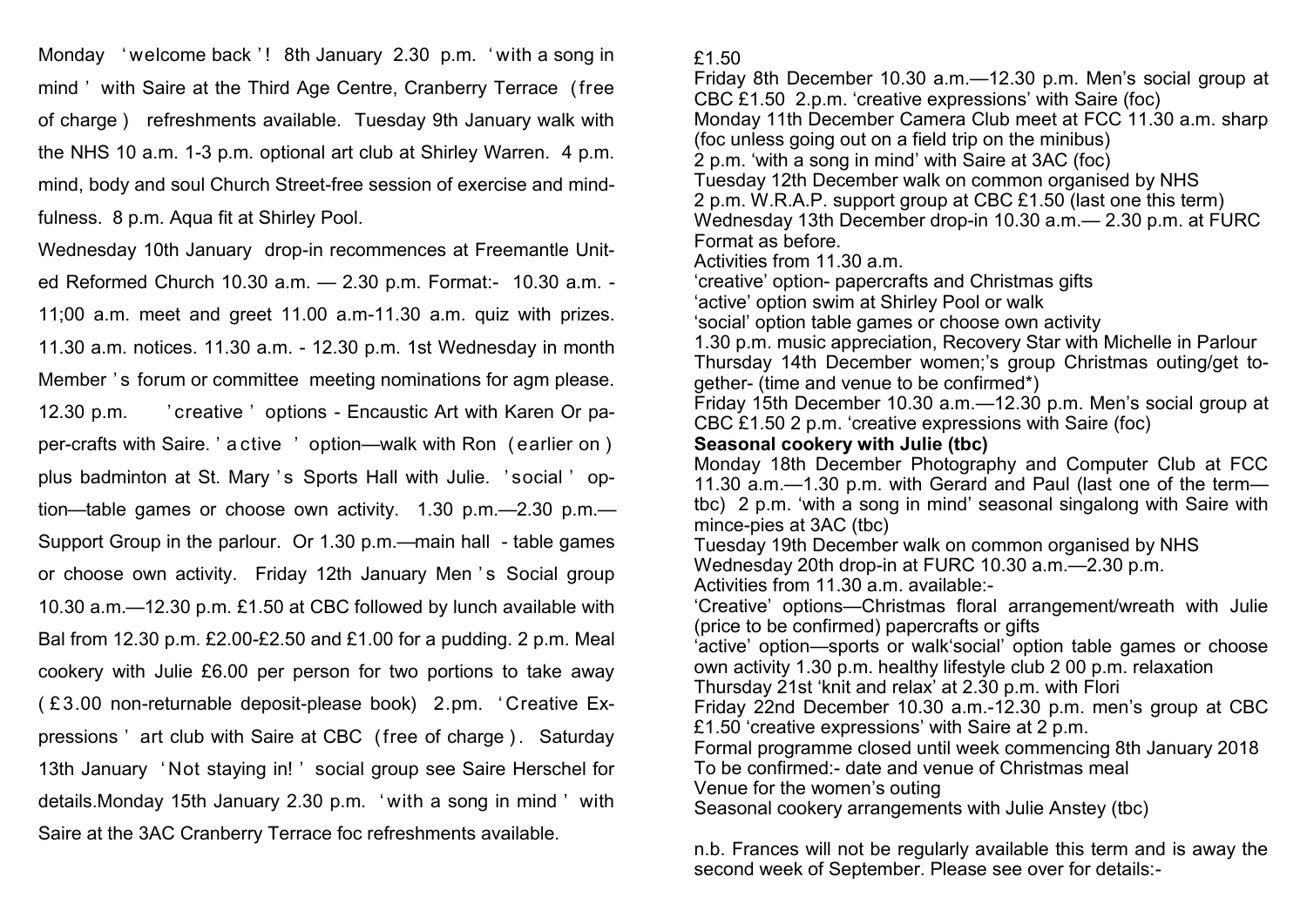Tuesday 21st November walk on the common organised by NHS Wednesday 22nd November drop-in at FCC 10.30 a.m.—12.30 p.m. Format as before. 11.30 a.m. onwards activities:

'creative' option—'make n' mend with karen Tait or papercrafts 'active' option swimming at Shirley Pool or other sports 'social' option table games or choose own activity

1.30 p.m. music appreciation in hall, Recovery Star with Michelle in the Parlour

Thursday 23rd November 'knit and relax' with Flori at CBC £1.50

STePS support group for carers at St. James Church 6.30 p.m.—8 p.m.

Friday 24th November 10.30 a.m.—12.30 p.m. Men's social group at CBC £1.50 2.p.m. 'creative expressions' with Saire (foc)

## **Seasonal Cookery with Julie**

Monday 27th November Camera Club meet at FCC 11.30 a.m. with Gerard (free of charge unless a field trip in the minibus)

2 p.m. 'with a song in mind' at the 3AC with Saire

Tuesday 28th 'Capable Creatures' dog walk with Lise Marron 2 p.m. W.R.A.P. support group at CBC £1.50

Wednesday 29th November drop-in at FURC 10.30 a.m.—12.30 p.m.. 'creative' options—'make n' mend with karen Tait (extra session to make up for session taken for pottery and Karen being away in September) or papercrafts

'active' option—swimming at Shirley pool or other sports or walk 'social' option—table games or choose own activity

1.30 p.m. communication group in the parlour

Thursday 30th November 2.30 p.m. women's group at CBC £1.50 Friday 1st December 10.30 a.m.—12. 30 p.m. Men's social group 2 p.m. 'creative expressions' art club with Saire (foc)

## **Seasonal Cookery with Julie (tbc)**

Monday 4th December Photography and Computer Club 11,30 a.m.– 12.30 p.m. at FCC £2.50 2 p.m. 'with a song in mind' with Saire at 3AC

Tuesday 5th December walk on common organised by NHS Wednesday 6th December drop-in at FURC 10.30 a.m.—12. 30 p.m. 11.30 a.m. committee meeting

12.30 p.m. activities:- 'creative' option 'make n' mend with karen Tait Or papercrafts, 'active' option—sports activity or walk, 'social' option table-games or choose own activity 1.30 p.m. social committee 1.30 p.m. social committee 2.00 p.m. fund-raising committee Thursday 7th December 2. p.m. 'knit and relax' with Flori at CBC

Tuesday 16th January walk with the NHS 10 a.m. 1-3 p.m. Optional art club 4 p.m. mind, body and soul Church Street—free session of exercise and mindfulness. 8 p.m. aqua fit at Shirley pool. Wednesday 17th January—see previous format for details 11.30 a.m. – 12.30 p.m. Creative writing12.30 p.m.— ' Creative ' option Encaustic art with Karen Tait. or paper-crafts with Saire.. ' active ' option swim at Shirley Pool—12 noon onwards. 1.30 p.m.—2.30 p.m. ' C reating for Cash ' income generating projects with Emma and Sue in the main hall. 1.30 p.m.—2.30 p.m. Recovery Star with Michelle in Parlour. Thursday 18th January STePS support group for cares at St. James Church 6.30 p.m.—8 p.m. Friday 19th January Men 's group 10.30 a.m.  $-$  12.30 a.m. £1.50 at CBC followed by lunch. 2 p.m. cake-baking with Julie £4.00 ( £2.00 non-returnable deposit please ) 2.00 p.m. ' Creative Expressions ' art club with Saire at CBC . Monday 22nd January ' With a song in mind with Saire refreshments available (foc). Tuesday 23rd January 10 a.m. walk with NHS. 1-3 p.m. optional art club at Shirley Warren. 4 p.m. mind body and soul Church Street—Free session of exercise and mindfulness. 8 p.m. aqua fit at Shirley Warren.

Wednesday 24th January—see format as before then :

11.30 a.m. –12.30 p.m. Social committee followed by fundraising committee in the main hall away from disruption. A visiting speaker tbc . 12.30 p.m. ' Wellbeing Wednesday ' self-care/massage, alternative therapies with Julie and Lesley. ' Active ' group leave for Shirley Warren garden to do garden club. ' Social ' option walk with Ron or table games or choose own activity.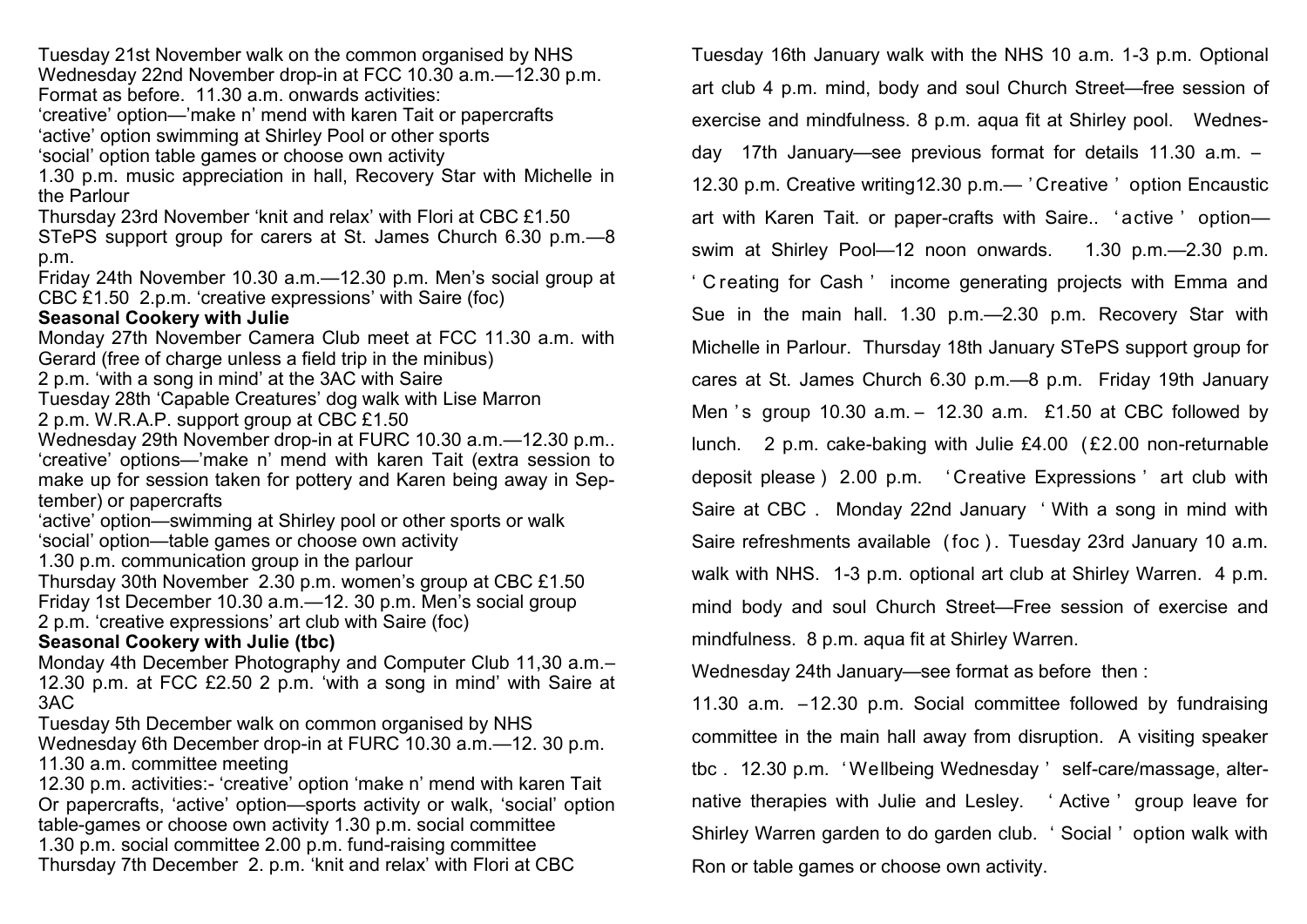1.30 p.m. healthy lifestyle club with Julie in the Parlour followed by mindfulness session, chair exercises or relaxation. Friday 26th January Men 's group 10.30 a.m.-12.30 p.m. at CBC £1.50 followed by lunch with Bal. Saturday 27th January Not Staying In social group, for details contact Saire Herschel. Monday 29th January ' With a song in mind ' singing group 2.30 p.m. 3AC foc refreshments available . 10 a.m. Tuesday 30th January Dog walk with Lise Marron 11.45 a.m. Hawthornes. Wednesday 31st January Format as before then 11.30 a.m.-12.30 p.m. Current affairs/discussion/debate or speaker tbc. 12.30 p.m. onwards: ' creative ' option – ' make n mend ' with Karen Tait or paper-crafts with Saire. 'active '- option swim at Shirley pool with Julie. ' social ' option—walk with Ron, table games or choose own activity. 1.30 p.m. Recovery Star with Michelle in the Parlour. 1.30 p.m. in main hall (continuation of activities as required ) . Music appreciation group for those who want it—one corner of the room 1/2 hour with a focus on a specific type of music. Thursday 1st February 2.30 p.m. Women 's group at CBC £1.50. Friday 2nd February Men 's group  $10.30$  a.m.  $-12.30$  p.m. at CBC £1.50 followed by lunch available with Bal—£2.00-£2.50 and £1.00 for pudding. Tuesday 6th February 10 a.m. walk with the NHS. Wednesday 7th February format as before then: 11.30 a.m.-1 p.m. AGM all attend please. 1.30 p.m. Communication group—activities to aid and improve communication—in the Parlour. Thursday 8th February a.m. possible alternative therapies course with Julie – 6 weeks-venue tbc . 6.30 p.m.-8.30 p.m. Mental health Trialogue subject Stigma – free event, free refreshments. All attend – open

12.30 p.m. activities:- 'creative' - Encaustic art with Karen Tait (\*£100) or papercrafts 'active' option—sports activity or walk 'social' option table games or choose own activity 1.30 p.m. Music appreciation, Recovery Star with Michelle in Parlour Thursday 9th November 'knit and relax' with Flori at CBC £1.50 Friday 10th November Men's social group 10.30 a.m.—12.30 p.m. £1.50 **Meal cookery with Julie Anstey booking essential £6.00 to take meal home (2 portions)** 2 p.m. 'creative expressions' art club with Saire (foc) **Saturday 11th November 7 p.m. for 7.30 p.m. Murder Mystery fund-raising dinner for Creative Options at Brooke House Country Club at Botley. £25.00 per person Tickets £25.00 each for three course meal and drinks on arrival. Come to the premier of the film 'I'm your No. 1 fang!' and solve a dastardly murder that has taken place! - great fun - please promote amongst relatives and friends.**  Monday 13th November Camera Club with Gerard meet at FCC 11.30 a.,m. sharp—free of charge unless a field trip with minibus 2 p.m. 'with a song in mind' with Saire at 3AC Tuesday 14th November walk on the common with the NHS 2 p.m. W.R.A.P. support group at CBC £1.50 Wednesday 15th November drop-in at FURC 10.30 a.m.—12.30 p.m. Format as before. Activities from 11.30 a.m.:- 'creative' option papercrafts 'wellbeing' option—making scrubs, hand-made soaps etc., for the fair 'active' option gardening club at Shirley Warren 'social' option—table games or choose own activity 1.30 p.m. healthy lifestyle club 2.00 p.m. relaxation (in the parlour) Thursday 16th November 2 p.m. women's group at CBC £1.50 Friday 17th November Men's group at CBC 10.30 a.m.—12. 30 p.m. **Seasonal cookery with Julie £4.00 to take cakes home**  2 p.m. 'creative expressions' art club with Saire (foc) Saturday 18th November Christmas fair at Shirley Warren—help needed on stall. Monday 20th November Photography and Computer Club with Gerard and Paul meet 11.30 a.m.—1.30 p.m. £2.50 2 p.m. 'with a

Tuesday 7th November walk on common organised by NHS

Format as before—11.30 a.m. Member's forum

song in mind' at 3AC with Saire (foc)

Wednesday 8th November drop-in at FURC 10.30 a.m.—2.30 p.m.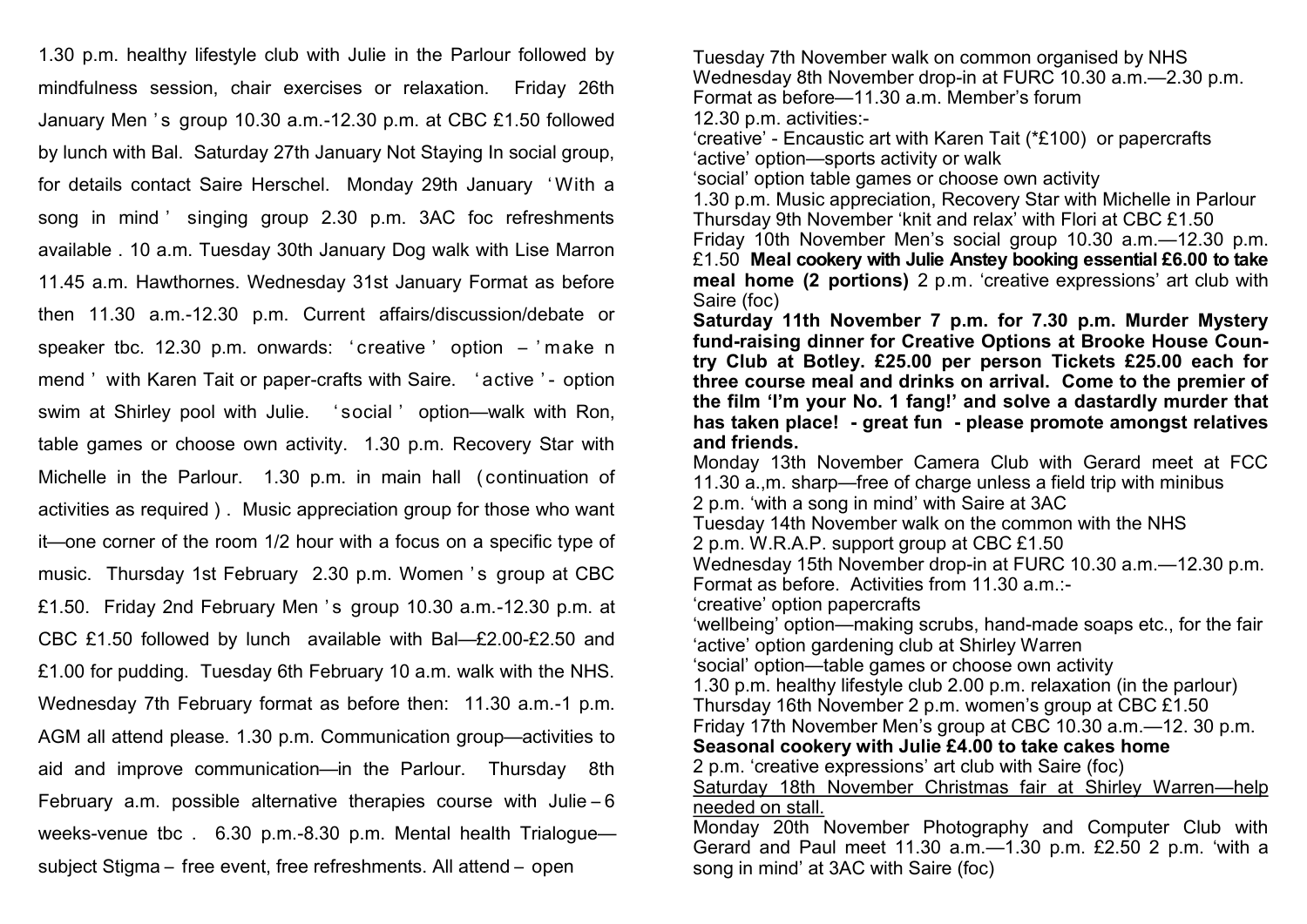eld trip using the mini-bus when the cost will be confirmed ) 2 p.m. ' with a song in mind ' at the 3AC ( foc ) Tuesday 26th September ' C apable Creatures ' Mental Health dog walk with Lise Marron—meet at Hawthornes 11. 45 a.m. (every fourth Tuesday) £1.00 Wednesday 27th September drop-in at FURC 10.30 a.m.—12.30 p.m. 11.30 a.m. v 11.30 a.m. onwards ' creative ' options ' make n' mend' club with volunteers (Karen away) or paper-crafts,

' a ctive ' option swim at Shirley Pool

Monday 23rd October Camera club meet at FCC 11.30 a.m. sharp ( foc unless a field trip using the bus ) 2 p.m. ' with a song in mind; with Saire at 3AC ( foc ) Tuesday 24th October ' C apable Creatures ' dog walk for mental health with Lise Marron £1.00 please—meet at the Hawthornes 11.45 a.m.

Tuesday 24th October ' C apable Creatures ' dog walk with Lise Marron £1.00 Wednesday 25th October drop-in at FURC 10.30—2.30 p.m.—format as before 11.30 a.m. ' creative ' option—Pottery with Sarah Rinaldi ( £5.00 total for finished projects ) or papercrafts ' a ctive ' option swim at Shirley Pool or other sports activity or walk, ' social ' option—table games or choose own activity. 1.30 p.m. music appreciation in the hall, Recovery Star with Michelle in parlour.

Thursday 26th October sailing available at TWL—see details

2.30 p.m. ' knit and relax ' at CBC wth Flori £2.50

STePS carer 's group at St. James Methodist Church 6.30 p.m.—8.30 p.m.  $($  f oc  $)$ 

Friday 27th October 10.30 a.m.—12.30 p.m. Men ' s social group at CBC £1.50 2 p.m. 'creative expressions' with Saire at CBC (foc) Monday 30th October Photography and Computer Club 11.30 a.m. at FCC with To all – people with lived experience, carers, relatives and friends and anyone interested in Mental Health. 2.30 p.m. Knit n Relax with Flori at CBC £2.50 Friday 9th February Men' s group 10.30 p.m.— 12.30 lunch available with Bal £2.00-£2.50 and £1.00 for pudding. 2.00 p.m. Creative Expressions with Saire. 2. p.m. Meal cookery with Julie at CBC booking essential please £6.00 for two portions to take home £3.00 deposit please. Saturday 10th February ' Not Staying In ' social group contact Saire Herschel for details. Monday 12th Photography and Computer Club 11.30 a.m. at FCC with Gerard and Paul £2.50 on an 'in' week and camera club is free (unless a field trip where  $£2.50$  is required for fuel  $).$  2.30 p.m. 'With a song in mind ' at 3AC foc refreshments available. Tuesday 13th February Optional walking group organised by Mental Health Team. 2 p.m. W.R.A.P. support group at CBC £1.50. Wednesday 14th February format as before then: 11.30 a.m.-12.30 p.m. Creative writing ' active ' option swim at Shirley pool from 12 noon onwards. 12.30 p.m. ' creative ' option Calligraphy with Emma £1.00 or paper-crafts with Saire. 1.30 p.m.-2.30 p.m. Recovery Star in the Parlour with Michelle. Friday 16th February Men 's group followed by lunch available with Bal. £2.00-£2.50 and a £1.00 for pudding. 2 p.m. Cake baking with Julie-booking essential £4.00 to take cakes home. 2.00 p.m. Creative Expressions art club with Saire at CBC. Monday 19th February 11.30-1.30 Photography and Computer club at FCC £2.50 with Gerard and Paul. 2.30 p.m. ' With a Song in Mind ' with Saire at the 3AC foc refreshments available.20th Tuesday 10.00 a.m. a

walk with the NHS